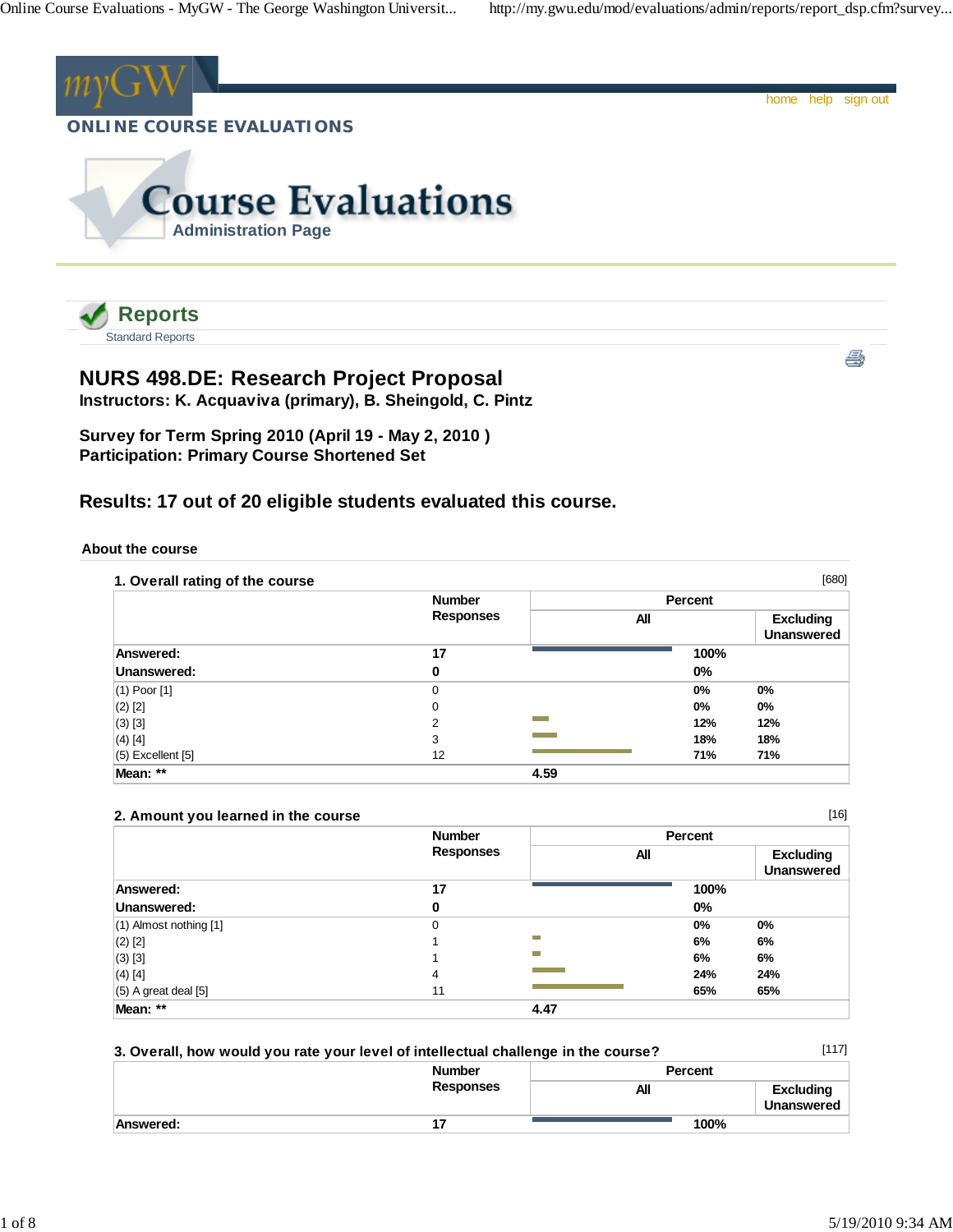| Unanswered:                       | w |      | $0\%$ |     |
|-----------------------------------|---|------|-------|-----|
| $(1)$ Not at all challenged $[1]$ |   |      | 0%    | 0%  |
| $(2)$ [2]                         |   |      | 0%    | 0%  |
| $(3)$ [3]                         |   |      | 12%   | 12% |
| $(4)$ [4]                         | 6 |      | 35%   | 35% |
| $(5)$ Very challenged $[5]$       | 9 |      | 53%   | 53% |
| Mean: **                          |   | 4.41 |       |     |

## **4. Amount of effort / work required was:**

|                                 | <b>Number</b>    |      | Percent |                                       |
|---------------------------------|------------------|------|---------|---------------------------------------|
|                                 | <b>Responses</b> | All  |         | <b>Excluding</b><br><b>Unanswered</b> |
| Answered:                       | 17               |      | 100%    |                                       |
| Unanswered:                     | 0                |      | $0\%$   |                                       |
| $(1)$ Very little $[1]$         | 0                |      | 0%      | $0\%$                                 |
| $(2)$ [2]                       | 0                |      | $0\%$   | $0\%$                                 |
| $(3)$ [3]                       | 0                |      | $0\%$   | $0\%$                                 |
| $(4)$ [4]                       | 2                |      | 12%     | 12%                                   |
| $(5)$ A great deal $[5]$        | 15               |      | 88%     | 88%                                   |
| Not applicable / No opinion [x] | 0                |      | 0%      | 0%                                    |
| Mean: **                        |                  | 4.88 |         |                                       |

## **5. Overall, how would you rate your level of engagement in the subject matter?**

 **Number Responses Percent All Excluding Unanswered Answered: 17 100% Unanswered:** 0 0% (1) Not at all engaged [1] 0 **0% 0%** (2) [2] 0 **0% 0%** (3) [3] 1 **6% 6%** (4) [4] 5 **29% 29%** (5) Very engaged [5] 11 **65% 65% Mean: \*\* 4.59**

## **6. Increased conceptual understanding and/or critical thinking.**

|                                 | <b>Number</b><br><b>Responses</b> |      | Percent |                                       |
|---------------------------------|-----------------------------------|------|---------|---------------------------------------|
|                                 |                                   | All  |         | <b>Excluding</b><br><b>Unanswered</b> |
| Answered:                       | 17                                |      | 100%    |                                       |
| Unanswered:                     | 0                                 |      | 0%      |                                       |
| $(1)$ Not at all $[1]$          | 0                                 |      | 0%      | 0%                                    |
| $(2)$ $[2]$                     |                                   | m    | 6%      | 6%                                    |
| $(3)$ [3]                       |                                   | m    | 6%      | 6%                                    |
| $(4)$ [4]                       | 4                                 |      | 24%     | 24%                                   |
| $(5)$ A great deal $[5]$        | 11                                |      | 65%     | 65%                                   |
| Not applicable / No opinion [x] | 0                                 |      | 0%      | $0\%$                                 |
| Mean: **                        |                                   | 4.47 |         |                                       |

## **7. Course content was organized in a manner that facilitated learning.**

|                        | <b>Number</b>    | Percent |                                       |
|------------------------|------------------|---------|---------------------------------------|
|                        | <b>Responses</b> | All     | <b>Excluding</b><br><b>Unanswered</b> |
| Answered:              | 16               | 94%     |                                       |
| Unanswered:            | m.               | 6%      |                                       |
| $(1)$ Not at all $[1]$ |                  | $0\%$   | 0%                                    |
| (2) [2]                | 0                | 0%      | 0%                                    |
| (3) [3]                | T.               | 6%      | 6%                                    |
| (4) [4]                | 3                | 18%     | 19%                                   |

[118]

[129]

[122]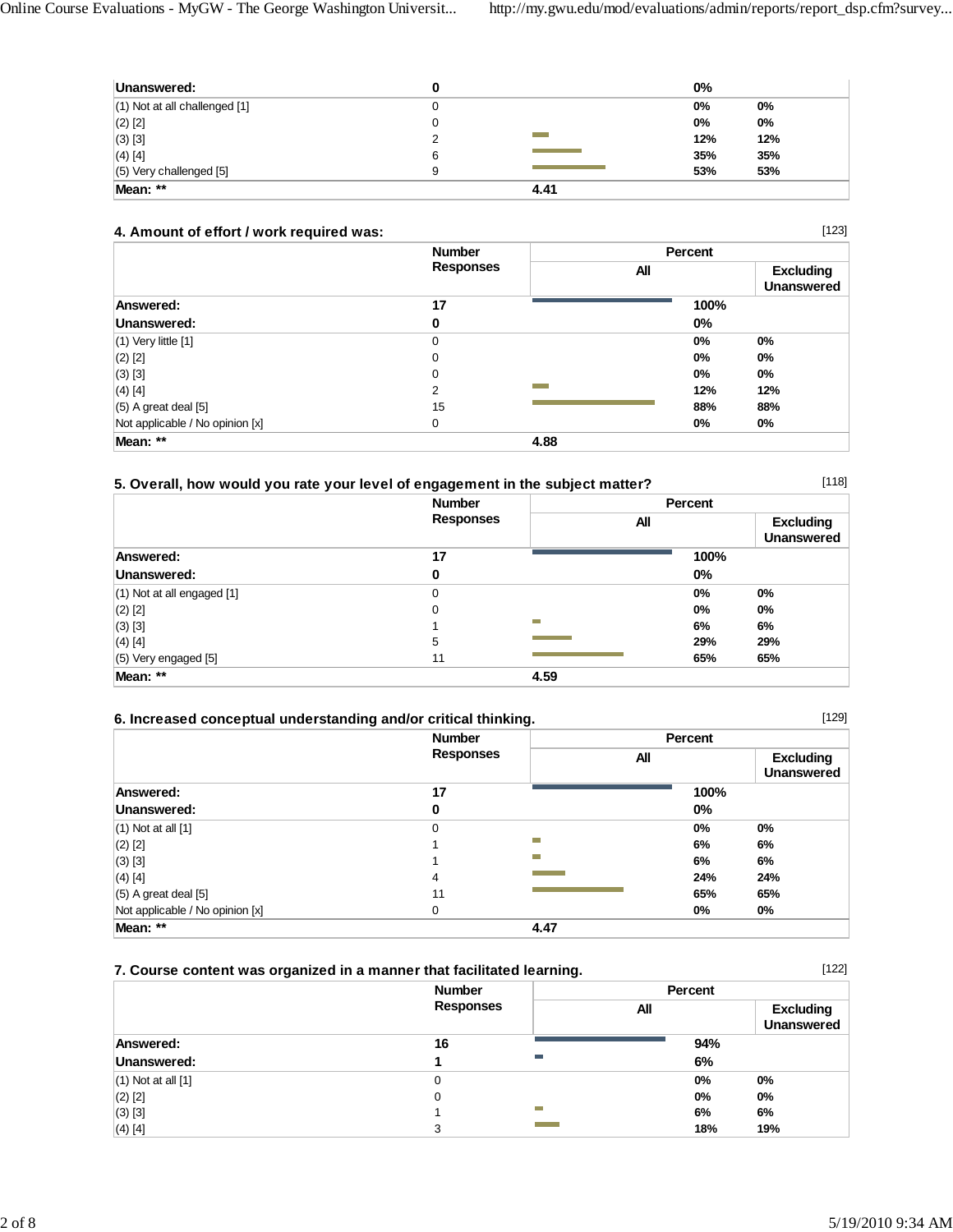| Mean: **                        | 4.69 |     |     |
|---------------------------------|------|-----|-----|
| Not applicable / No opinion [x] |      | 0%  | 0%  |
| $(5)$ Completely $[5]$          |      | 71% | 75% |

## **8. Number of hours per week outside of class typically spent doing readings, assignments, reviewing notes, writing papers, studying for exams**

[15]

|                            | <b>Number</b>    |            | Percent |                                       |
|----------------------------|------------------|------------|---------|---------------------------------------|
|                            | <b>Responses</b> |            | All     | <b>Excluding</b><br><b>Unanswered</b> |
| Answered:                  | 16               |            | 94%     |                                       |
| Unanswered:                |                  | m.         | 6%      |                                       |
| Less than one hour or none | 0                |            | 0%      | 0%                                    |
| 1-2 hours                  | 0                |            | 0%      | $0\%$                                 |
| 3-4 hours                  | 5                |            | 29%     | 31%                                   |
| 5-6 hours                  | 4                |            | 24%     | 25%                                   |
| 7-8 hours                  |                  | <b>COL</b> | 6%      | 6%                                    |
| 9-10 hours                 | 2                |            | 12%     | 13%                                   |
| More than 10 hours         | 4                |            | 24%     | 25%                                   |

## **About the instructor**

| 9. Overall rating of the instructor |                  |      |         | $[679]$                               |
|-------------------------------------|------------------|------|---------|---------------------------------------|
|                                     | <b>Number</b>    |      | Percent |                                       |
|                                     | <b>Responses</b> | All  |         | <b>Excluding</b><br><b>Unanswered</b> |
| Answered:                           | 17               |      | 100%    |                                       |
| Unanswered:                         | 0                |      | 0%      |                                       |
| $(1)$ Poor $[1]$                    | $\Omega$         |      | $0\%$   | 0%                                    |
| $(2)$ [2]                           | $\Omega$         |      | 0%      | 0%                                    |
| $(3)$ [3]                           |                  | m.   | 6%      | 6%                                    |
| $(4)$ [4]                           | 4                |      | 24%     | 24%                                   |
| (5) Excellent [5]                   | 12               |      | 71%     | 71%                                   |
| Mean: **                            |                  | 4.65 |         |                                       |

| 10. Was knowledgeable about the subject and course material. | <b>Number</b>    | <b>Percent</b> | [132]                                 |
|--------------------------------------------------------------|------------------|----------------|---------------------------------------|
|                                                              | <b>Responses</b> | All            | <b>Excluding</b><br><b>Unanswered</b> |
| Answered:                                                    | 17               | 100%           |                                       |
| Unanswered:                                                  | 0                | $0\%$          |                                       |
| (1) Not at all knowledgeable [1]                             | $\Omega$         | $0\%$          | 0%                                    |
| $(2)$ [2]                                                    | $\mathbf 0$      | $0\%$          | $0\%$                                 |
| $(3)$ [3]                                                    | 0                | $0\%$          | $0\%$                                 |
| $(4)$ [4]                                                    | 4                | 24%            | 24%                                   |
| (5) Very knowledgeable [5]                                   | 13               | 76%            | 76%                                   |
| Not applicable / No opinion [x]                              | 0                | $0\%$          | 0%                                    |
| Mean: **                                                     | 4.76             |                |                                       |

## **11. Accessibility outside of class.**

| [134]<br>11. Accessibility outside of class. |                  |     |         |                                       |
|----------------------------------------------|------------------|-----|---------|---------------------------------------|
|                                              | <b>Number</b>    |     | Percent |                                       |
|                                              | <b>Responses</b> | All |         | <b>Excluding</b><br><b>Unanswered</b> |
| Answered:                                    | 17               |     | 100%    |                                       |
| Unanswered:                                  | 0                |     | $0\%$   |                                       |
| $(1)$ Not at all accessible $[1]$            | 0                |     | $0\%$   | 0%                                    |
| $(2)$ [2]                                    | 0                |     | $0\%$   | 0%                                    |
| $(3)$ [3]                                    | 0                |     | 0%      | $0\%$                                 |
| $(4)$ [4]                                    | 5                |     | 29%     | 29%                                   |
| $(5)$ Very accessible $[5]$                  | 12               |     | 71%     | 71%                                   |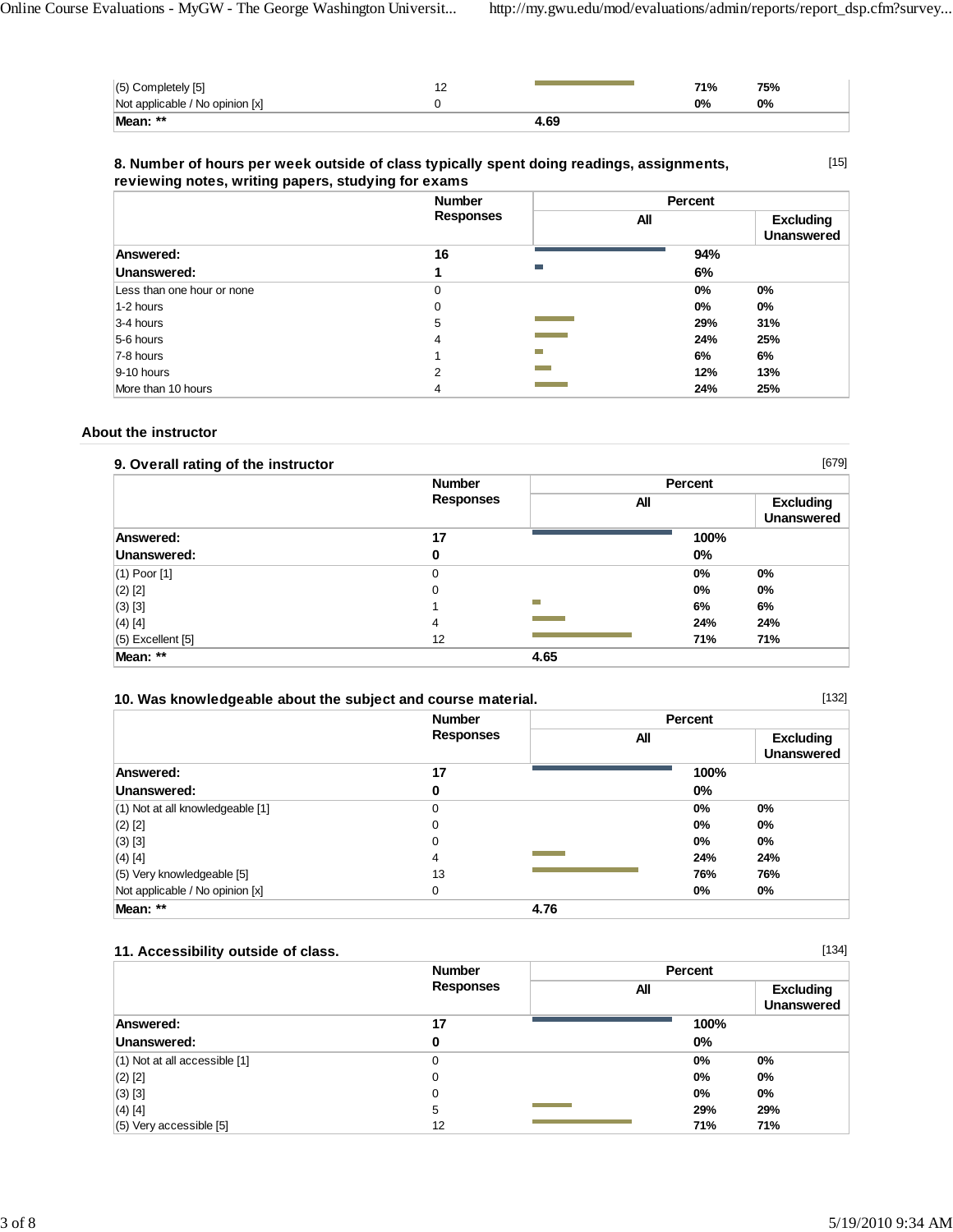[135]

[136]

| Not applicable / No opinion [x] |  | 0% | 0% |
|---------------------------------|--|----|----|
| Mean: **                        |  |    |    |

## **12. Enthusiasm for topic/subject.**

| 12. Enthusiasm for topic/subject.   |                                   |      |         | [133]                                 |
|-------------------------------------|-----------------------------------|------|---------|---------------------------------------|
|                                     | <b>Number</b><br><b>Responses</b> |      | Percent |                                       |
|                                     |                                   |      | All     | <b>Excluding</b><br><b>Unanswered</b> |
| Answered:                           | 17                                |      | 100%    |                                       |
| Unanswered:                         | 0                                 |      | $0\%$   |                                       |
| $(1)$ Not at all enthusiastic $[1]$ | 0                                 |      | $0\%$   | $0\%$                                 |
| $(2)$ [2]                           | 0                                 |      | $0\%$   | $0\%$                                 |
| $(3)$ [3]                           | $\mathbf 0$                       |      | $0\%$   | $0\%$                                 |
| $(4)$ [4]                           | 2                                 |      | 12%     | 12%                                   |
| $(5)$ Very enthusiastic [5]         | 15                                |      | 88%     | 88%                                   |
| Not applicable / No opinion [x]     | 0                                 |      | $0\%$   | $0\%$                                 |
| Mean: **                            |                                   | 4.88 |         |                                       |

## **13. Designed and used fair grading procedures.**

|                                 | <b>Number</b>    |      | <b>Percent</b> |                                       |  |
|---------------------------------|------------------|------|----------------|---------------------------------------|--|
|                                 | <b>Responses</b> |      | All            | <b>Excluding</b><br><b>Unanswered</b> |  |
| <b>Answered:</b>                | 17               |      | 100%           |                                       |  |
| Unanswered:                     | 0                |      | 0%             |                                       |  |
| $(1)$ Not at all fair $[1]$     | 0                |      | 0%             | 0%                                    |  |
| $(2)$ [2]                       | 0                |      | 0%             | $0\%$                                 |  |
| $(3)$ [3]                       | 0                |      | 0%             | $0\%$                                 |  |
| $(4)$ [4]                       | 3                |      | 18%            | 18%                                   |  |
| $(5)$ Very fair $[5]$           | 13               |      | 76%            | 76%                                   |  |
| Not applicable / No opinion [x] |                  | Ħ    | 6%             | 6%                                    |  |
| Mean: **                        |                  | 4.81 |                |                                       |  |

## **14. Provided adequate feedback on exams/papers/performance.**

|                                 | <b>Number</b>    |      | Percent |                                       |
|---------------------------------|------------------|------|---------|---------------------------------------|
|                                 | <b>Responses</b> |      | All     | <b>Excluding</b><br><b>Unanswered</b> |
| Answered:                       | 17               |      | 100%    |                                       |
| Unanswered:                     | 0                |      | $0\%$   |                                       |
| $(1)$ Not adequate $[1]$        | $\mathbf 0$      |      | $0\%$   | $0\%$                                 |
| $(2)$ [2]                       | $\mathbf 0$      |      | 0%      | $0\%$                                 |
| $(3)$ [3]                       | 4                |      | 24%     | 24%                                   |
| $(4)$ [4]                       |                  |      | 6%      | 6%                                    |
| $(5)$ Very adequate $[5]$       | 12               |      | 71%     | 71%                                   |
| Not applicable / No opinion [x] | 0                |      | 0%      | $0\%$                                 |
| Mean: **                        |                  | 4.47 |         |                                       |

#### [681] **15. Use this space for any comments you may have about the course, the instructor, readings, etc.**

**Student 14:** Kim Acquaviva

**Student 13:** Received very little feedback from the instructor.

**Student 11:** Kim is the best professor in the program! She is enthusiastic and always encouraging. She is accessible- she is great! **Student 10:** Great course. I truly benefited from this learning experience!

**Student 9:** The instructor Dr. Sheingold did not participate much on the discussion board. This is a subject that needs frequent clarification and feedback

**Student 8:** Dr. A. has been my favorite instructor in the GWU DNP program. First, I appreciate her knowledge of the content (research). Second, she is exceptionally organized. Both this course and the course she taught last semester were laid out in a clear and concise format. This decreased my stress level tremendously! Third, Dr. A. goes out of her way to be available. She readily answers questions via email but is open and agreeable to phone conferences, internet sessions (skype, chat), etc. She even called me from Thailand last semester!!! Finally, her overall attitude and demeanor is very positive. She provides constructive feedback when needed but always balances a criticism with words of encouragement. Dr. A. is just great! GWU should clone her.

**Student 7:** Dr. Aquaviva was my facilitator for this course. She was engaged, fair and inspired me to work hard and produce something I never thought I would be able to do.

**Student 6:** Kim is a great teacher and coach. I really appreciate her feedback along the way and is given in a positive manner. Even if I was way off base, she always accentuated the positive- but steered me back in the right direction. I also like that she challenged further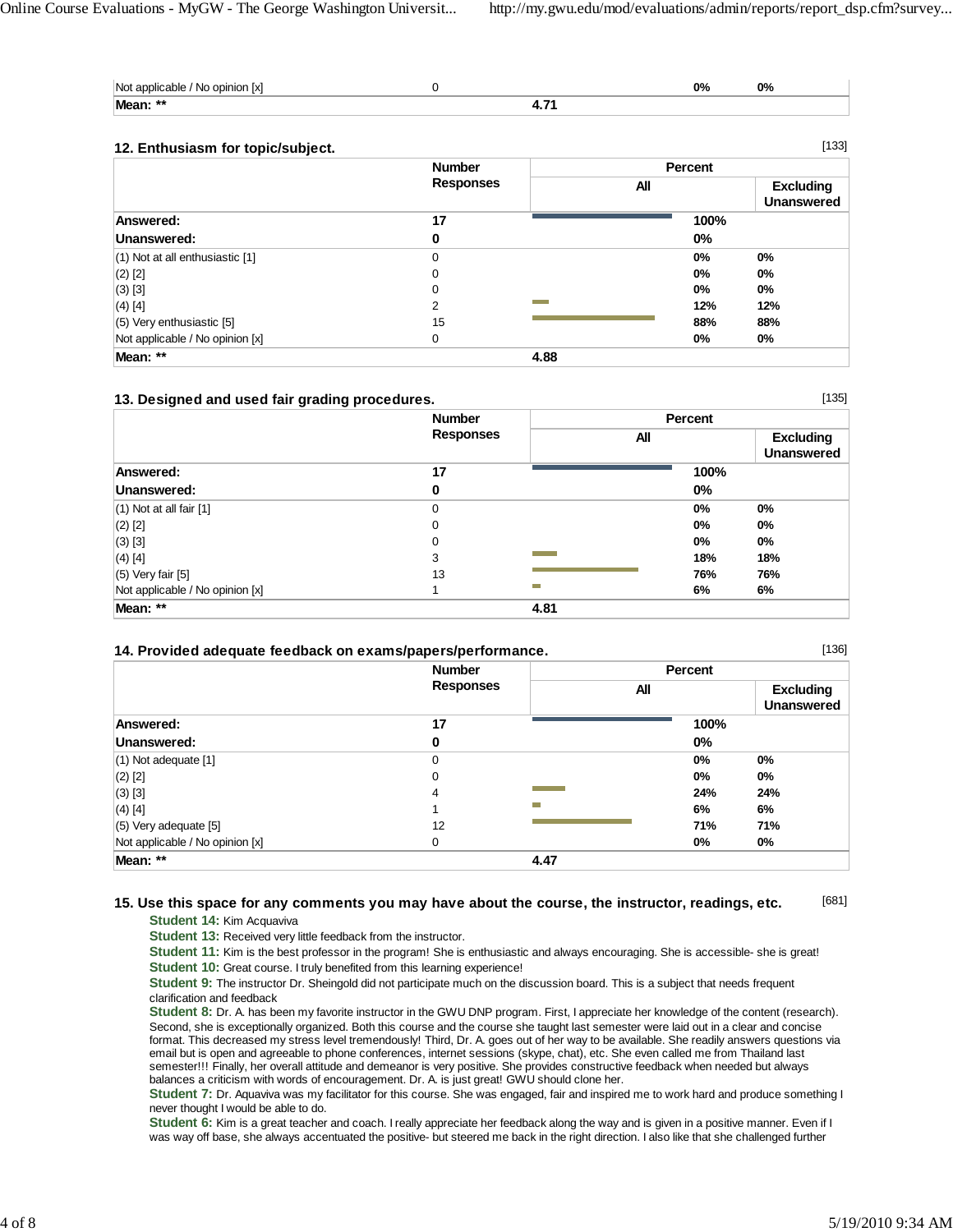learning by asking us questions and not necessarily telling us what to do, or giving us the answers.

**Student 5:** Brenda was outstanding. Very patient, supportive, encouraging and validating. She is prompt with return e-mails, and phone messages, and has always made it clear that she is here for us as we need her.

**Student 4:** I was in Kim's section- Kim is a very special individual-she connects well with her students, freely shares her expert knowledge of research, offers helfpul input, & and raises the level of intellectual discussions on discussion board. She is supportive but doesn't spoon feed her students- she has a unique ability to inspire each student to reach their highest potential. **Student 2:** Kim Acquaviva is an excellent instructor and very accessible, very engaging and supportive.

**Student 1:** Dr. Acquaviva is an excellent teacher, particularly for distance students. The course was organized and expectations were clearly set. One of the advantages of taking a class from Dr. Acquaviva is that all the materials and course outline is ready the day classes start. She gives feedback regularly and objectively. The exercise of critiquing another student's proposal was a challenging experience and one that was incredibly valuable. On a scale of 1-5 (1 being poor and 5 being excellent), Dr. Acquaviva deserves a 25!

### **Department-Specific Questions**

### **16. Course expectations were clear.**

|                               | <b>Number</b>    | Percent |                                       |
|-------------------------------|------------------|---------|---------------------------------------|
|                               | <b>Responses</b> | All     | <b>Excluding</b><br><b>Unanswered</b> |
| Answered:                     | 17               | 100%    |                                       |
| Unanswered:                   | 0                | $0\%$   |                                       |
| (1) Strongly disagree [1]     | $\mathbf 0$      | 0%      | 0%                                    |
| $(2)$ [2]                     | 0                | $0\%$   | $0\%$                                 |
| $(3)$ [3]                     | 0                | $0\%$   | $0\%$                                 |
| (4) [4]                       | $\overline{4}$   | 24%     | 24%                                   |
| $(5)$ Strongly agree [5]      | 13               | 76%     | 76%                                   |
| Not applicable/No opinion [x] | 0                | $0\%$   | 0%                                    |
| Mean: **                      |                  | 4.76    |                                       |

### **17. Course materials were relevant and current.**

|                               | <b>Number</b><br><b>Responses</b> |      | Percent |                                       |  |
|-------------------------------|-----------------------------------|------|---------|---------------------------------------|--|
|                               |                                   |      | All     | <b>Excluding</b><br><b>Unanswered</b> |  |
| <b>Answered:</b>              | 16                                |      | 94%     |                                       |  |
| Unanswered:                   |                                   | Ħ    | 6%      |                                       |  |
| $(1)$ Strongly disagree [1]   | 0                                 |      | $0\%$   | $0\%$                                 |  |
| $(2)$ [2]                     | $\Omega$                          |      | $0\%$   | $0\%$                                 |  |
| $(3)$ [3]                     |                                   | m.   | 6%      | 6%                                    |  |
| $(4)$ [4]                     | 2                                 |      | 12%     | 13%                                   |  |
| $(5)$ Strongly agree [5]      | 13                                |      | 76%     | 81%                                   |  |
| Not applicable/No opinion [x] | 0                                 |      | $0\%$   | $0\%$                                 |  |
| Mean: **                      |                                   | 4.75 |         |                                       |  |

### **18. Materials in Blackboard were organized and easily accessible.**

 **Number Responses Percent All Excluding Unanswered Answered: 17 100% Unanswered:** 0 0% (1) Strongly disagree [1] 0 **0% 0%** (2) [2] 0 **0% 0%** (3) [3] 0 **0% 0%** (4) [4] 3 **18% 18%** (5) Strong agree [5] 14 **82% 82%** Not applicable/No opinion [x] 0 **0% 0% Mean: \*\* 4.82**

| 19. Feedback on assignments and examinations was received in a timely manner. |         | [1445]     |
|-------------------------------------------------------------------------------|---------|------------|
| <b>Number</b>                                                                 | Percent |            |
| <b>Responses</b>                                                              | All     | Excludina  |
|                                                                               |         | Unanswered |

[1766]

[1767]

[1765]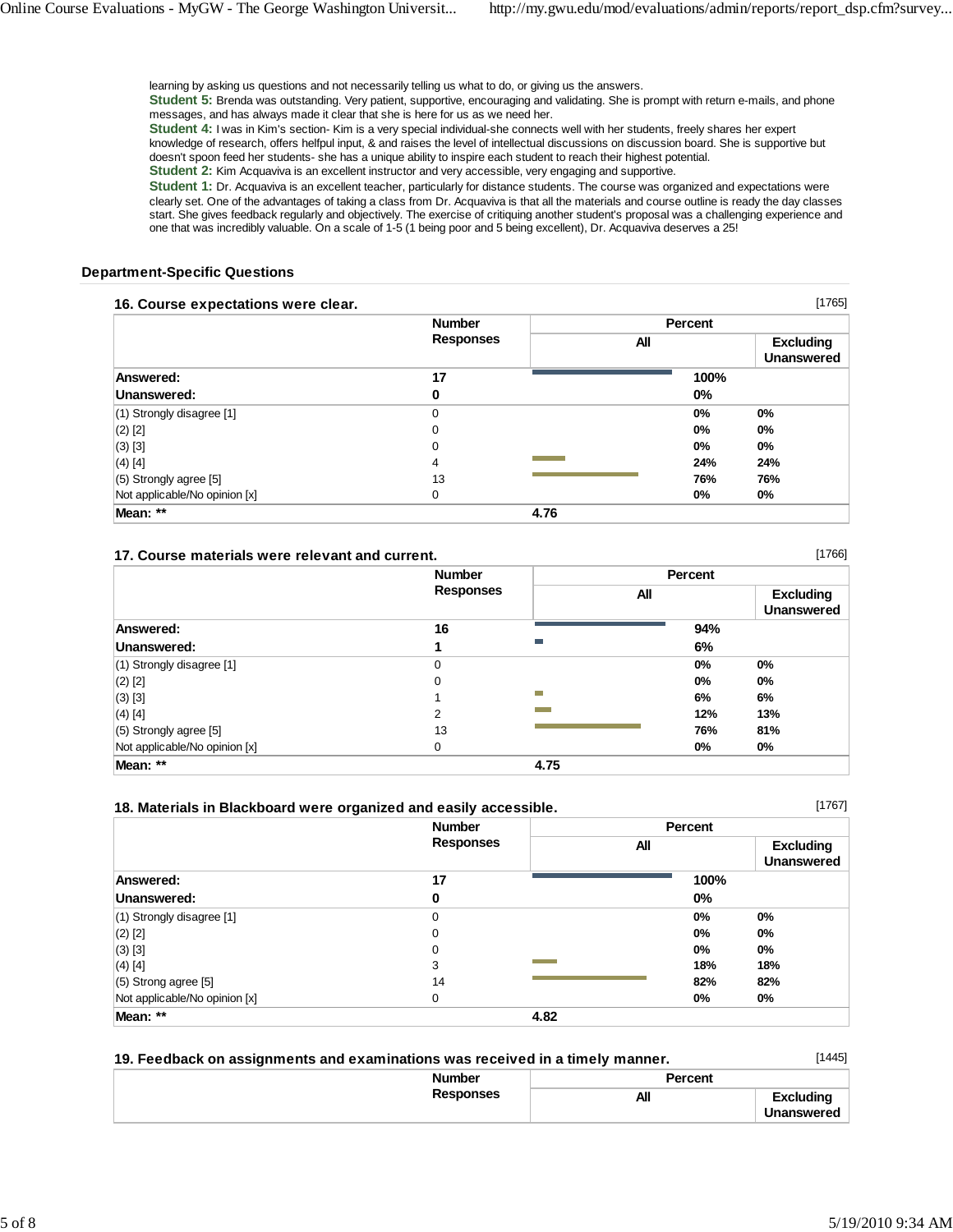| Answered:                      | 17 |      | 100%  |       |
|--------------------------------|----|------|-------|-------|
| Unanswered:                    | 0  |      | $0\%$ |       |
| $(1)$ Strong disagree [1]      | 0  |      | 0%    | $0\%$ |
| $(2)$ [2]                      |    |      | 6%    | 6%    |
| $(3)$ [3]                      |    |      | 6%    | 6%    |
| $(4)$ [4]                      | 4  |      | 24%   | 24%   |
| $(5)$ Strongly agree [5]       | 11 |      | 65%   | 65%   |
| Not applicable/ No opinion [x] | 0  |      | 0%    | $0\%$ |
| Mean: **                       |    | 4.47 |       |       |

## **20. The instructor encouraged discussions, questions, and the expression of ideas.**

[1768]

|                               | <b>Number</b><br><b>Responses</b> |      | Percent |                                       |  |
|-------------------------------|-----------------------------------|------|---------|---------------------------------------|--|
|                               |                                   | All  |         | <b>Excluding</b><br><b>Unanswered</b> |  |
| Answered:                     | 17                                |      | 100%    |                                       |  |
| Unanswered:                   | 0                                 |      | $0\%$   |                                       |  |
| $(1)$ Strongly disagree $[1]$ | 0                                 |      | 0%      | 0%                                    |  |
| $(2)$ [2]                     | 0                                 |      | 0%      | $0\%$                                 |  |
| $(3)$ [3]                     |                                   | m.   | 6%      | 6%                                    |  |
| $(4)$ [4]                     | 4                                 |      | 24%     | 24%                                   |  |
| (5) Strongly agree [5]        | 12                                |      | 71%     | 71%                                   |  |
| Not applicable/No opinion [x] | 0                                 |      | 0%      | 0%                                    |  |
| Mean: **                      |                                   | 4.65 |         |                                       |  |

## **21. The instructor encouraged use of online resources.**

|                               | <b>Number</b><br><b>Responses</b> |      | Percent |                                       |
|-------------------------------|-----------------------------------|------|---------|---------------------------------------|
|                               |                                   |      | All     | <b>Excluding</b><br><b>Unanswered</b> |
| Answered:                     | 17                                |      | 100%    |                                       |
| Unanswered:                   | 0                                 |      | 0%      |                                       |
| $(1)$ Strongly disagree [1]   | 0                                 |      | $0\%$   | $0\%$                                 |
| $(2)$ [2]                     | 0                                 |      | 0%      | $0\%$                                 |
| $(3)$ [3]                     |                                   | m    | 6%      | 6%                                    |
| $(4)$ [4]                     | 3                                 |      | 18%     | 18%                                   |
| $(5)$ Strongly agree $[5]$    | 13                                |      | 76%     | 76%                                   |
| Not applicable/No opinion [x] | 0                                 |      | 0%      | $0\%$                                 |
| Mean: **                      |                                   | 4.71 |         |                                       |

## **22. The instructor used technology effectively.**

| 22. The instructor used technology effectively. |                  |      |       | [1770]                                |
|-------------------------------------------------|------------------|------|-------|---------------------------------------|
|                                                 | <b>Number</b>    |      |       |                                       |
|                                                 | <b>Responses</b> |      | All   | <b>Excluding</b><br><b>Unanswered</b> |
| Answered:                                       | 17               |      | 100%  |                                       |
| Unanswered:                                     | 0                |      | 0%    |                                       |
| $(1)$ Strongly disagree $[1]$                   | 0                |      | 0%    | $0\%$                                 |
| $(2)$ [2]                                       | 0                |      | $0\%$ | 0%                                    |
| $(3)$ [3]                                       |                  | −    | 6%    | 6%                                    |
| $(4)$ [4]                                       |                  |      | 6%    | 6%                                    |
| $(5)$ Strongly agree [5]                        | 15               |      | 88%   | 88%                                   |
| Not applicable/No opinion [x]                   | 0                |      | 0%    | $0\%$                                 |
| Mean: **                                        |                  | 4.82 |       |                                       |

## **23. The instructor was open to being contacted for comments and questions.**

(1) Strong disagree [1] 0 **0% 0%**

 **Number Responses Percent All Excluding Unanswered Answered: 16 94% Unanswered: 1 6%**

[1771]

[1769]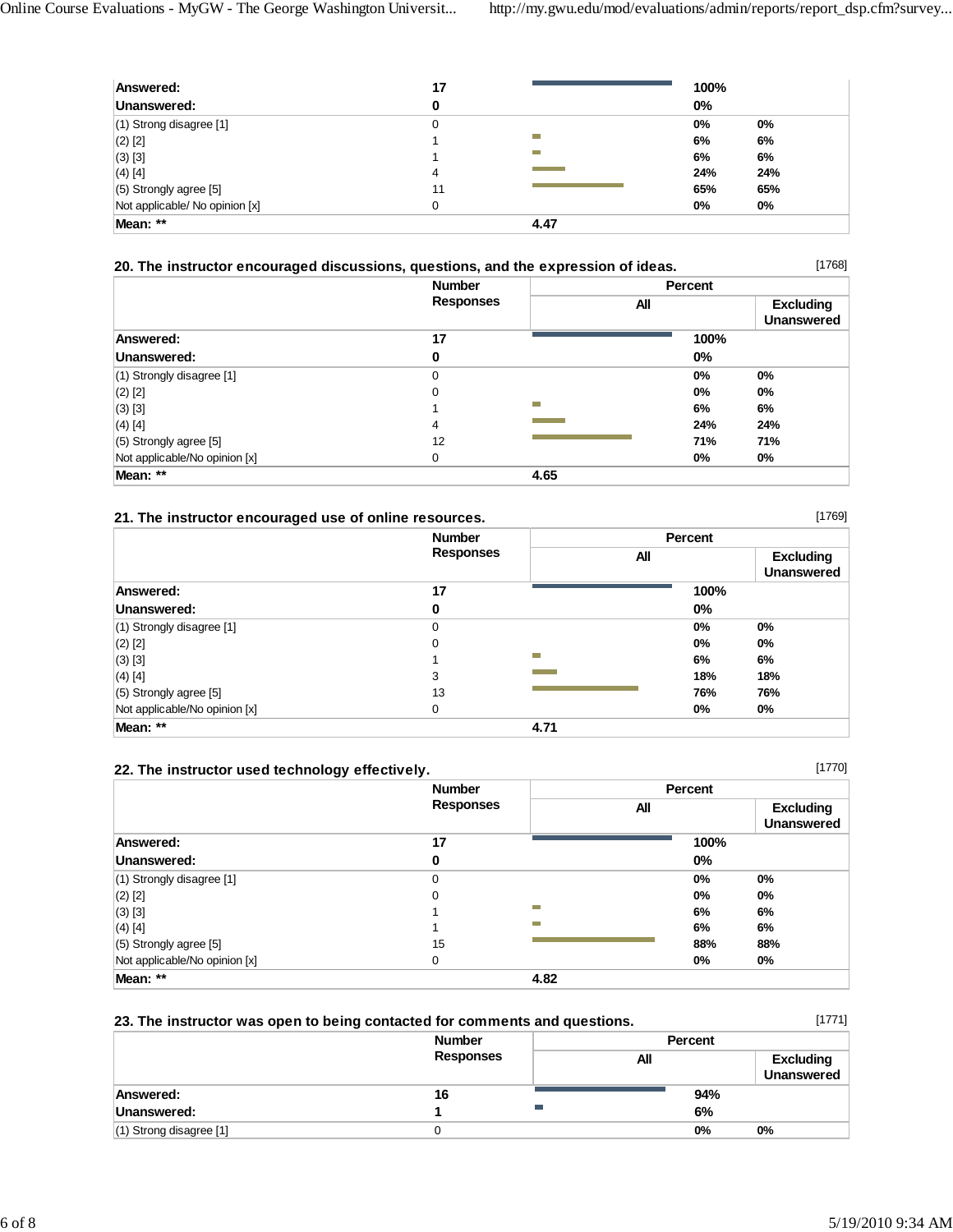| Mean: **                       |    | 4.75 |     |     |  |
|--------------------------------|----|------|-----|-----|--|
| Not applicable/ No opinion [x] |    |      | 0%  | 0%  |  |
| (5) Strongly agree [5]         | 12 |      | 71% | 75% |  |
| $(4)$ [4]                      | 4  |      | 24% | 25% |  |
| $(3)$ [3]                      |    |      | 0%  | 0%  |  |
| $(2)$ [2]                      |    |      | 0%  | 0%  |  |

#### [1772] **24. In order to make this course better for students in the future, please describe the most positive aspect(s) of this course.**

Student 1: 1. Organization of classes/coursework 2. Accessibility to professor and nature/volume of professor's feedback 3. Critiquing another student's proposal x 2.

**Student 9:** practicing Research! first hand

**Student 8:** This class was great...I was working towards a valuable final product. I received plenty of feedback both from my instructor and my peers (I felt fortunate that my peer evaluator was so knowledgeable and professional!). The course kept me on track with timely assignments and pertinent discussion board topics.

**Student 7:** Dividing the group up into sections is helpful especially with discussion board. Submitting the paper in sections and receiving feedback from another studnet and from the instructor was also useful and help to pace the work through-out the semester.

**Student 6:** Working on each section of the proposal a bit at a time, clarifying challenges and expectations. I really liked the idea of having fellow students/peers critique the proposals.

**Student 4:** The knowledge and enthusiasm of my primary instructor (Kim). The positive and absolutely inspirational attitude she projects and shares with her students is the most positive aspect of this course. Truly one of the most exceptional professors I have ever had the pleasure of learning from. I liked research before- I love it now. The organization is second to none-easy to follow, clear expectations and deadlines and very timely feedback on work submitted. Discussion board- very helpful and meaningful-this is related to the instructors (Kim's) continued monitoring, feedback and engagement. Excellent textbook. The student reviews were a wonderful learning tool-I would vote for keeping this as part of the course- it was a valuable learning experience.

**Student 2:** Kim is very good at guiding students and keeping you focused.

**Student 11:** You really need more formal support for statistics.Some of us have not had statistics in 15 years! Either include a review or demand some kind of pre-requisite or provide help in a more on=going fashion. I will probably have to pay someone to help me figure this out. It is the only part of the project that I am still uncomfortable with...

**Student 12:** Timely/periodic feedbacks will be very helpful.

**Student 13:** I think we all need more guidance and a schedule of what's expected for the final project. I feel like we are left hanging with out a real timeline of what we are to be doing to keep on schedule. For example, when do we submit to the IRB, when should we have our data collected by, when is the project due to the committee.

**Student 10:** Expectations and assignments were organized and clear.

### **25. The aspect(s) of the course that need the greatest improvement is/are:**

[1773]

**Student 7:** Additional resources for the stat would be helpful I found Burns and Grove a good review rwsource.

**Student 6:** Maybe have one student critique part one and have another critique part two, the more eyes the better (and I learned a great deal from reading others proposals)

**Student 4:** Statistics- would like on online explanation from a statistician of statistical testing and applications for nursing research- that would be very helpful. I have had the opportunity to hear this type of discussion in the past, unfortunately not while in this course, and what I remember was " ah ha"..thats the way it works...it would have to be the right person though- maybe "pilot it" with a small group to see how it translates Explain the big picture in the beginning of the course-in terms of the next steps for project oversight, timing of IRB approval. There was an enormous disconnect between what the instructors seemed to think we all knew from the DNP handbook-most people had not looked at that since being admitted. The critical information should be restated in the syllabus i.e.-don't even think about starting your project until next September... I had some reservations about the possibiiity of students having different experiences based on which group they were placed in. How do you assure equi

**Student 3:** My main instructor for this course was Dr. Brenda Sheingold.She did an excellent job of providing support, encouragement guidance on developing research proposals. She coordinated sessions with an outside consultant to discuss statistical analysis. Overall score"5"

**Student 2:** None.

**Student 1:** None.

**Student 13:** Clarification of expectations. (Brenda)

**Student 12:** Well-designed course.. Thanks for the opportunity!

**Student 10:** None

**Student 9:** consistent participation from the instructors

**Student 8:** I wish the program placed more emphasis on this course (via credits) so that more time could be invested and reduced the credit value (and thus time commitment) in the other course (perhaps from 3 to 2).

\*\* - *Mean is calculated only for questions whose answers have a numerical value (indicated in square brackets* [ ] *next to each answer). It does not include "Not available/Not applicable" answers (indicated as* [x]*).*

# **Student Statistics**

| Statistics for the 17 students who submitted this evaluation: |         |       |               |                                    |  |  |  |
|---------------------------------------------------------------|---------|-------|---------------|------------------------------------|--|--|--|
| <b>Student Level</b>                                          | College | Major | Dearee Status | <b>Expected Graduation</b><br>Date |  |  |  |